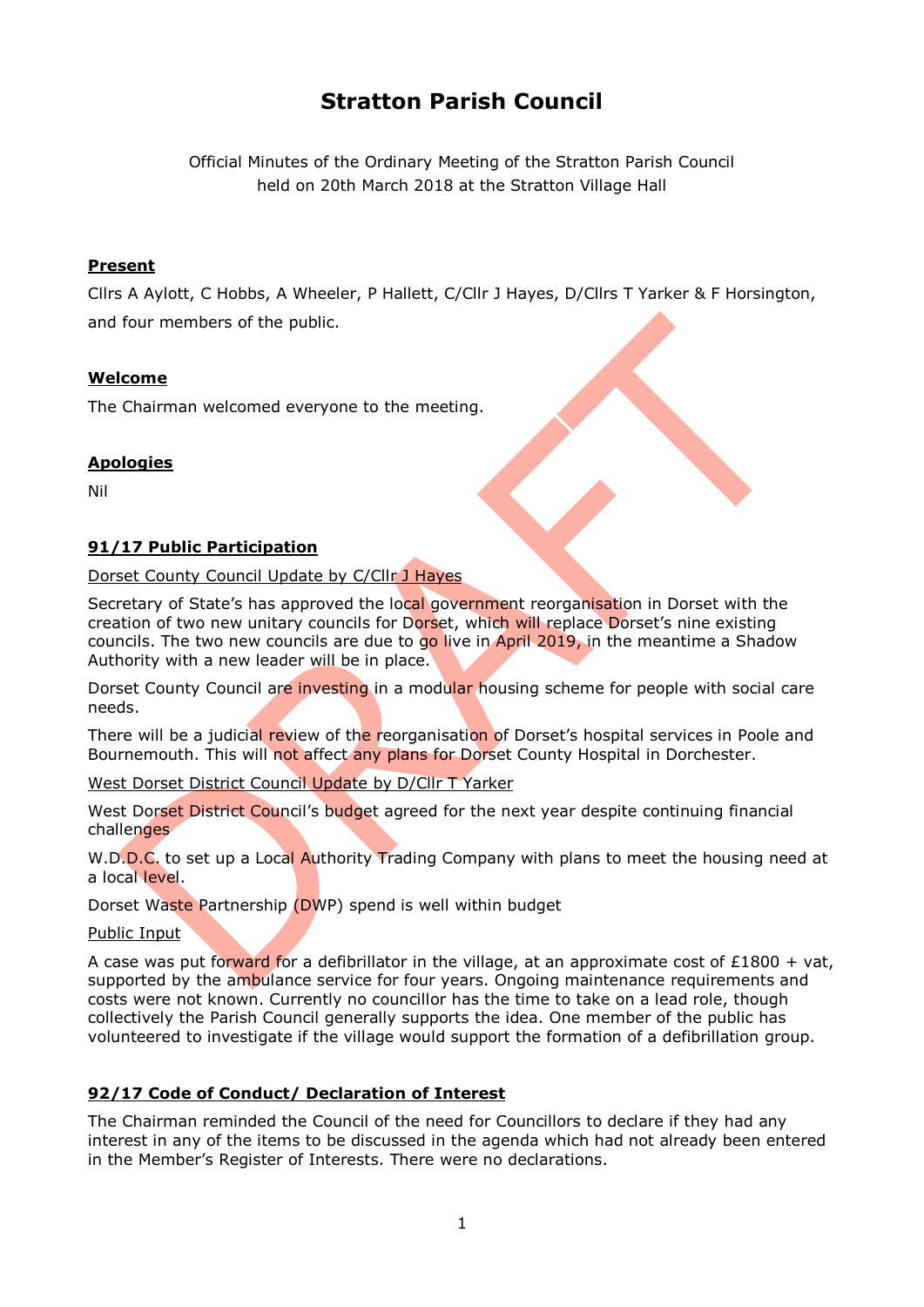## **93/17 Minutes of the Ordinary Meeting of Stratton Parish Council**

The Chairman asked if there were any reasons why the minutes of the meeting of 16th January 2018 should not be signed as a true record. All Councillors agreed the minutes and the Chairman duly signed and dated the minutes.

## **94/17 Finance**

#### **a) Income and Expenditure**

## **Accounts to 20th March 2018**

(Monies in the Village Green account cannot be used for any other purpose)

| <b>Account</b>                             | Parish                                      | V/Green   | <b>Parish Plan</b> | <b>VAT</b> | <b>Balance</b> |
|--------------------------------------------|---------------------------------------------|-----------|--------------------|------------|----------------|
| Balance b/f                                | 9,472.09                                    | 34,083.66 | 837.94             | 421.57     | 43,972.12      |
| Receipts                                   | 6,771.00                                    | 186.46    | 0.00               | 0.00       | 6,957.46       |
| Payments                                   | 0.00                                        | 140.00    | 250.00             | 50.00      | 440.00         |
| Balance c/f                                | 16,243.09                                   | 34,130.12 | 587.94             | 471.57     | 50,489.58      |
|                                            |                                             |           |                    |            |                |
| <b>PAYMENTS IN</b>                         |                                             |           |                    |            |                |
| WDDC - Planning Gain                       |                                             |           |                    |            | 6,771.00       |
| National Savings - Interest                |                                             |           |                    |            | 186.46         |
| <b>TOTAL</b>                               |                                             |           |                    |            | £6,957.46      |
|                                            |                                             |           |                    |            |                |
| <b>PAYMENTS OUT</b>                        |                                             |           |                    |            |                |
|                                            | Kevin Kirk (Village Green hedge cut) Inv 34 |           |                    |            | 140.00         |
| Traffic Monitoring (Dorset County Council) |                                             |           |                    | 300.00     |                |
| <b>TOTAL</b>                               |                                             |           |                    |            | £440.00        |
|                                            |                                             |           |                    |            |                |

#### **b) Budget Monitoring and Virement**

Current expenditure and income was reviewed against budget targets. Due to the change of the Village Green maintenance contract with its consequent overspend against the budget, the Parish Council agreed to a virement of £800 from the New Services budget to the Village Green budget.

## **c) Planning Gain Wishlist**

Under the rules of receiving a Planning Gain payment, the monies cannot be put indefinitely into a bank account but must be used for the benefit of the village. Initial ideas discussed as possibilities were:

|                     |                               | E Approx | Decision |
|---------------------|-------------------------------|----------|----------|
| <b>Tennis Court</b> | Repaint the court lines       | £300     | Agreed   |
| Village Green       | Replace existing wooden posts | £300     | Agreed   |
| Play Equipment      | Pay off the current deficit   | £1,300   | Agreed   |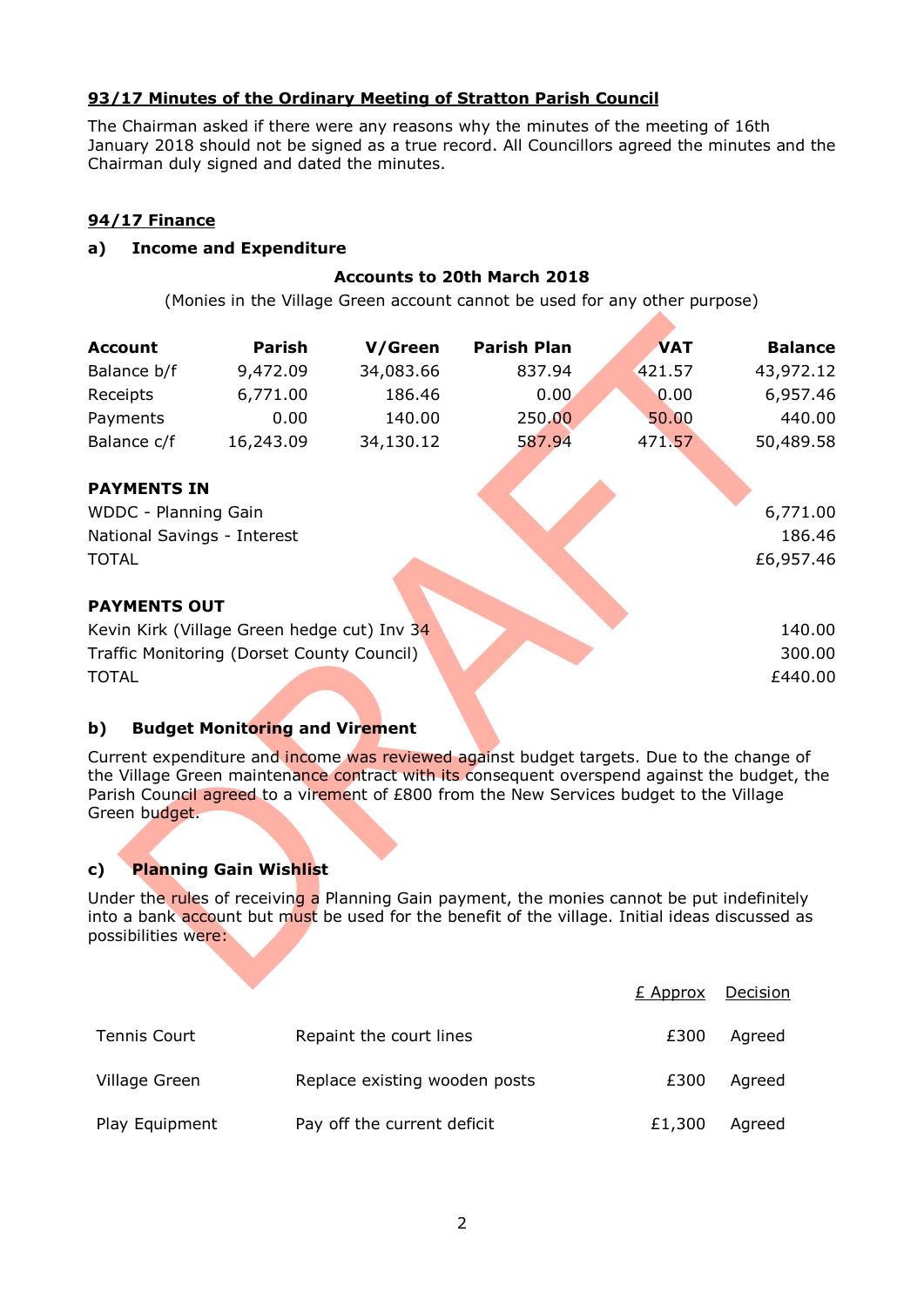|                                     |                                                                                                                           | <u>E Approx</u> | <b>Decision</b>   |
|-------------------------------------|---------------------------------------------------------------------------------------------------------------------------|-----------------|-------------------|
| Manor Close Bus<br>Shelter          | Replace both noticeboards and reuse<br>one board in the Almshouse bus shelter.<br>Feasibility and costs to be determined. | £300            | To be<br>reviewed |
| Village Green                       | Replace the village map. Dependant on<br>finding the original artwork, determining<br>the cost of printing and lamination | £3,000          | To be<br>reviewed |
| Children's Christmas<br>Party       | Assume financial help would be required<br>for 2018 if a party was to be organised                                        | £300            | To be<br>reviewed |
| <b>Traffic Speed</b><br>Initiatives | "Drive Safely" stickers for wheelie bins,<br>dependent on approval by DWP                                                 | £160            | Agreed            |
|                                     | Village "entrance gates". Requires<br>further investigation and costing                                                   |                 | To be<br>reviewed |
| Defibrillator                       | Subject to a village group being formed<br>to investigate further, provide costings<br>and commence fund raising          | £500            | To be<br>reviewed |

## **d) Donation to Mosaic and the Dorset Youth Association**

Mosaic is a Dorset wide charity offering support to bereaved children, young people and their families. Councillors unanimously agreed to make a £50 donation in memory of Councillor Hannah Richardson

The DYA is currently providing vital support for 65 youth groups across the county. During the past three years it has been extremely difficult for the DYA to attract new monies to Dorset to support young people and youth groups, however, the demand for support has increased and is predicted to do so for the foreseeable future. The DYA have reviewed their services and reduced costs, but still need to raise  $£20,000$  to continue to provide support for clubs and groups next year. Councillors agreed to make a £50 donation.

#### **e) New Audit Arrangements**

Council representatives attended an afternoon session of the Introduction to the New External Auditor & New Limited Assurance Regime. Smaller authorities with a Gross income and Gross expenditure below £25,000 are eligible to certify themselves as exempt from a limited assurance review, however must comply with proper practices, complete and approve an Annual Governance & Accountability Return, and provide for public rights.

## **95/17 Speed of Traffic Update**

The results of the speed survey from 5<sup>th</sup> to 11<sup>th</sup> February 2018 were presented.

The table below shows the number of vehicles recorded:

| Direction of Travel                          | $0$ to 20 mph | $20$ to $30$ mph | Over 30 mph | <u>Total</u> |
|----------------------------------------------|---------------|------------------|-------------|--------------|
| Heading towards Dorchester<br>(West to East) | 1613          | 877              | 22          | 2512         |
| Coming from Dorchester<br>(East to West)     | 1139          | 889              | 66          | 2094         |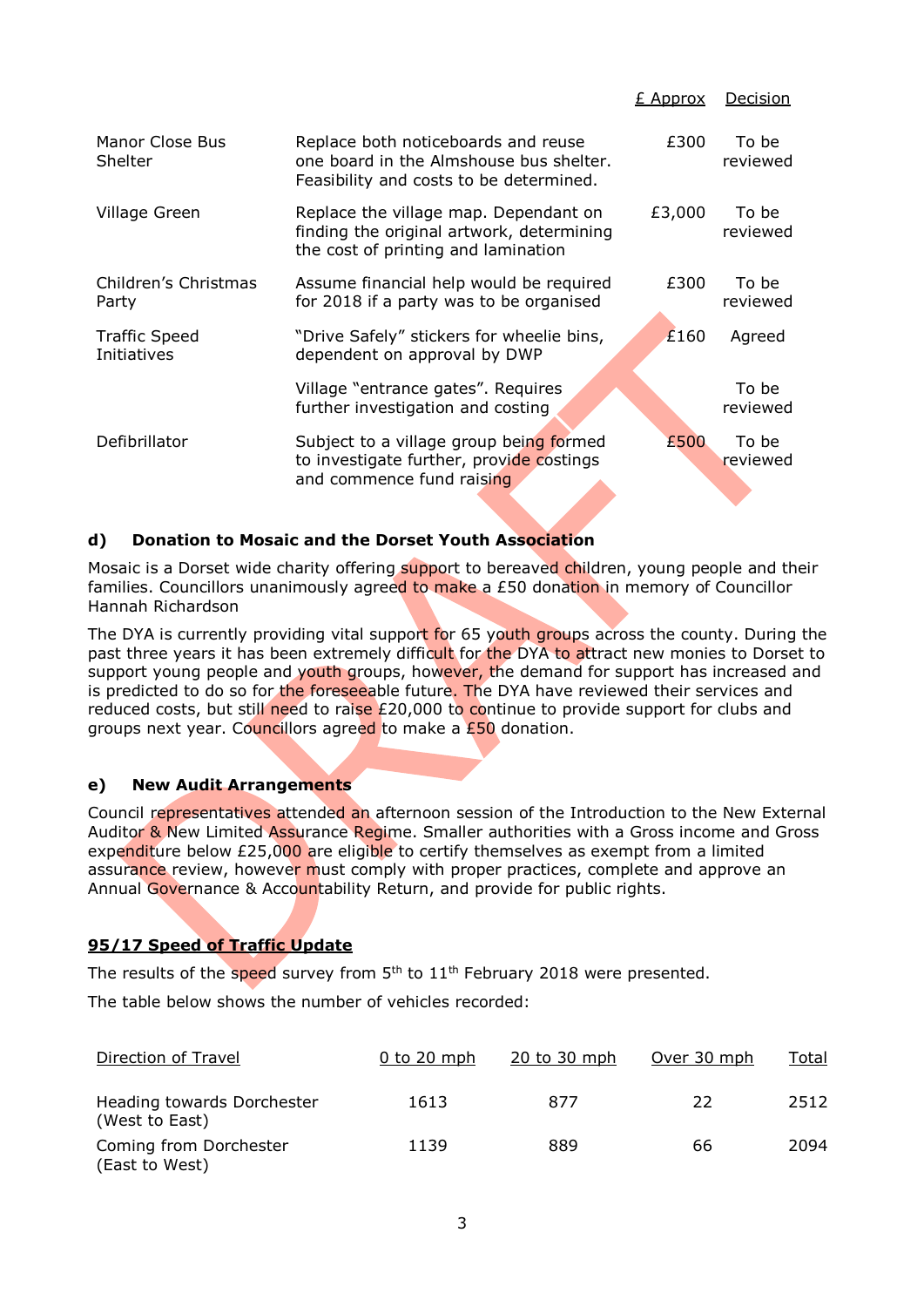| 85 <sup>th</sup> Percentile Comparison | 2017       | 2018       |
|----------------------------------------|------------|------------|
| West to East                           | $31.3$ mph | $23.6$ mph |
| East to West                           | 32.0 mph   | 24.9 mph   |

The highways criteria for a speed indicator device requires a 85<sup>th</sup> percentile speed of 35mph, this means that Stratton would not be eligible, even if an application was made.

#### **96/17 General Maintenance**

#### **a) Review Maintenance List**

A revised list of actions and dates were reviewed.

#### **b) Maintenance Contract Update**

The Parish Council have contracts in place with Dorset County Council Landscape Services for the Recreation Field grass cutting, and with Kevin's Garden Services for the Village Green maintenance and Playing Field hedges and drainage ditch. These will commence from the 1<sup>st</sup> April 2018.

#### **97/17 Highways**

#### **a) Road Gullies, kerbing and hedge work**

The clearing of gullies in Stratton are now carried out on an "as and when basis". Council representatives met with the Community Highways Officer and requested the emptying of blocked gullies along Dorchester Road close to the junction with Sawyers Lane, the clearance of the over grown hedge on The Rise junction and repairs to the kerb on the corner of the village green.

Since the first lot of snow, a request has been submitted for the grit bin at the east end of the village to be refilled.

Dates when these works will be carried out are unknown at the moment.

#### **b) Road speed signs**

Unfortunately due to Community Highways Officer being on sick leave we have no answer as to why the 30mph roundels were painted instead of "slow".

#### **98/17 Planning Matters**

The following notices have been received:

- a) Decision Notice WD/D/17/002318 Manor Farm, Grimstone Refused by W.D.D.C.
- b) Decision Notice WD/D/17/002676 Langford Farm, Sydling St Nicholas Approved by W.D.D.C.
- c) Stratton Consultation (Adjoining Town/Parish) WD/D/18/000296 Erection of 52 dwellings on Land West of Charminster Farm Industrial Estate.

Councillors to feedback with comments to the Parish Clerk by month end.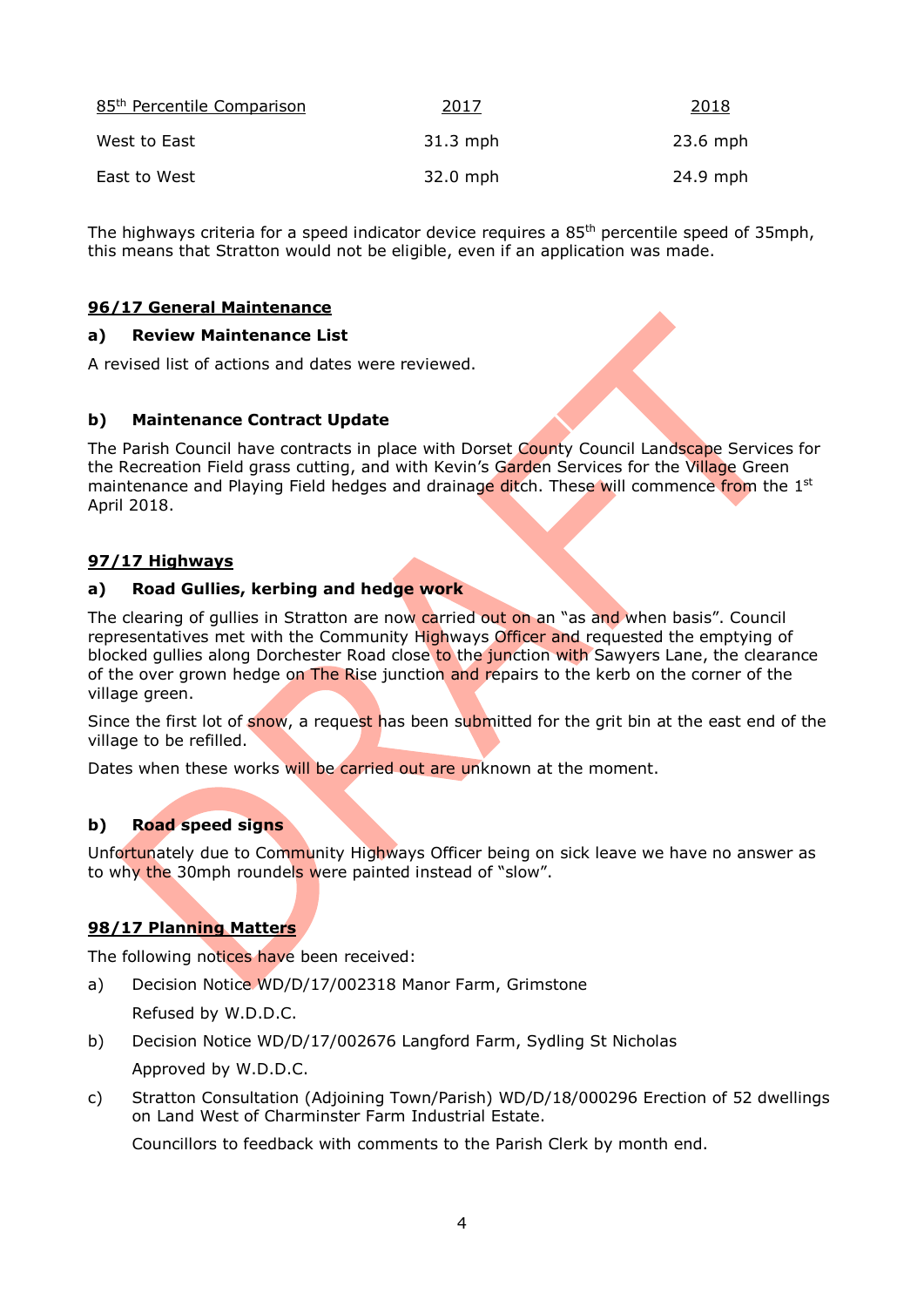## **99/17 General Data Protection Regulation (GDPR)**

The General Data Protection Regulation (GDPR) represents the most fundamental shake-up of data protection law for over 20 years. This affects any organisation where any personal data is processed and establishes data protection as a fundamental right for individuals.

The National Association of Local Councils (NALC) have produced a new toolkit to help parish and town councils navigate through the changes to the General Data Protection Regulations.

The Parish Clerk will be attending a short afternoon presentation on GDPR.

#### **100/17 Parish Councillor Email Addresses and Website Update**

To have an email address associated with the Council website address, the annual charge would be  $£36 + \text{vat per email address.}$  Councillors agreed not to pursue this approach and continue with their own personal email addresses.

All Councillors agreed to have their address and telephone numbers published on the Parish Council website.

#### **101/17 Village Spring Clean / Litter Pick**

General opinion of the Council there's no litter problem to warrant a spring clean, agreed to defer to the next meeting.

#### **102/17 Christmas Carol Event (2018)**

Comments received that the 2017 event wasn't well attended and people had left early during the band's refreshment break. The 2018 event requires a "rethink" over timings. The Durnovaria Silver Band to be booked.

#### **103/17 1918 Centenary Working Group**

No volunteers have come forward. Celebrations of the centenary event will be left with the Beacon fire only.

#### **104/17 Correspondence**

#### **Planting a Tree**

A Stratton family have requested the possibility of planting a tree on the village green in Stratton (or elsewhere in the village) to mark the birth of their son, maybe in exchange for a donation.

Councillors agreed in principle subject to agreeing the location and type of tree.

#### **Democratic & Electoral Services**

Email received from the Democratic & Electoral Services outlining the charges for administering town and parish by-elections together with a breakdown of approximate costs for a contested election not combined with any other election. Details noted.

#### **Development Management and Building Control**

Email update regarding the forthcoming new online planning system for West Dorset District Council and Weymouth and Portland Borough Council. Details noted.

#### **105/17 Items for the Next Agenda**

Village Spring Clean / Litter Pick, Christmas Carol Event (2018) and Planning Gain Wishlist